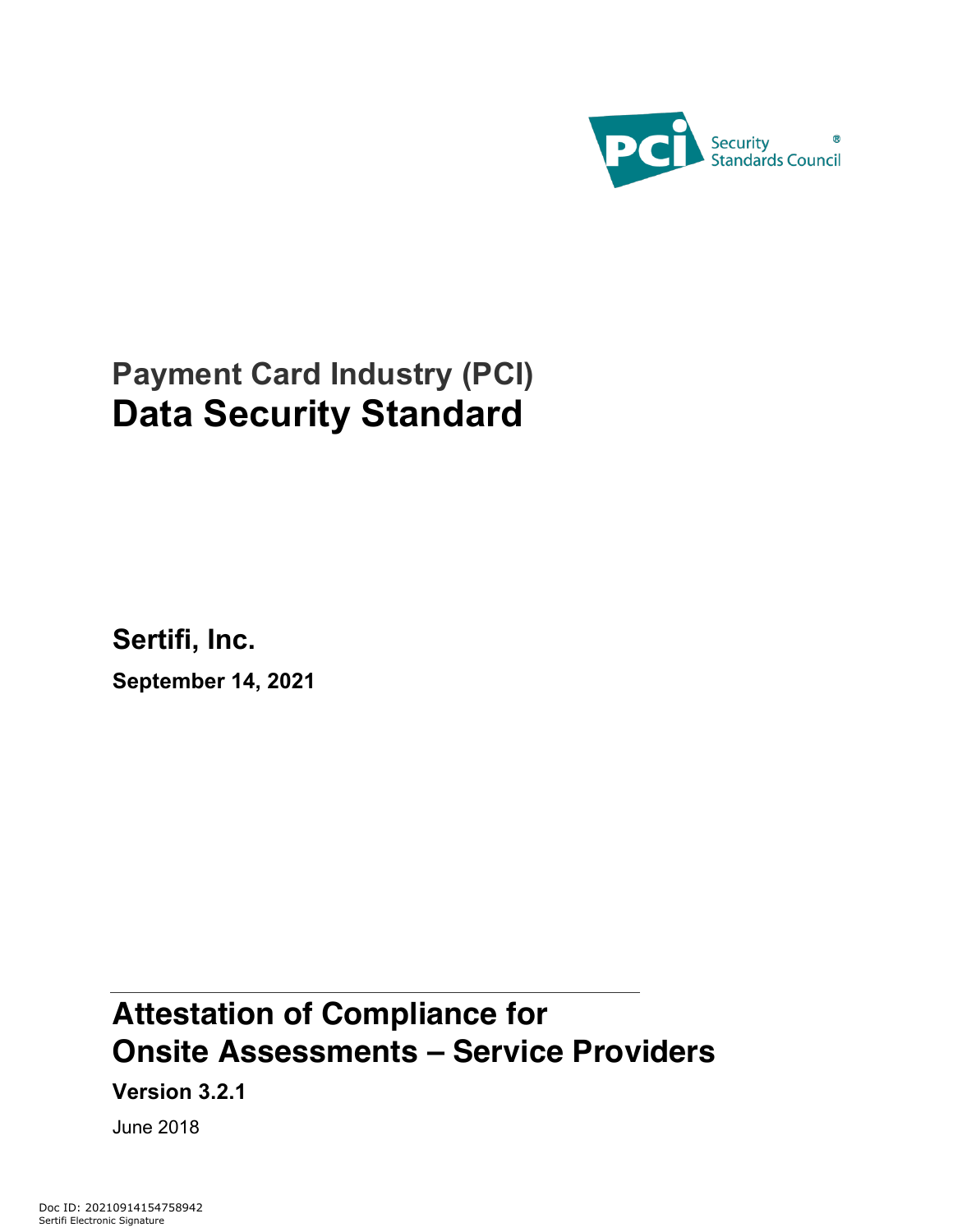

### **Section 1: Assessment Information**

### *Instructions for Submission*

This Attestation of Compliance must be completed as a declaration of the results of the service provider's assessment with the *Payment Card Industry Data Security Standard Requirements and Security Assessment Procedures (PCI DSS).* Complete all sections: The service provider is responsible for ensuring that each section is completed by the relevant parties, as applicable. Contact the requesting payment brand for reporting and submission procedures.

| Part 1. Service Provider and Qualified Security Assessor Information |                                            |          |                             |                                           |  |       |  |  |
|----------------------------------------------------------------------|--------------------------------------------|----------|-----------------------------|-------------------------------------------|--|-------|--|--|
| Part 1a. Service Provider Organization Information                   |                                            |          |                             |                                           |  |       |  |  |
| Company Name:                                                        | Sertifi, Inc.                              |          | DBA (doing<br>business as): | Not Applicable                            |  |       |  |  |
| <b>Contact Name:</b>                                                 | Obafemi Shylon                             |          | Title:                      | <b>Cloud Cyber Security</b><br>Specialist |  |       |  |  |
| Telephone:                                                           | (866) 983-8877                             |          | $E$ -mail:                  | pci@sertifi.com                           |  |       |  |  |
| <b>Business Address:</b>                                             | 222 W Merchandise Mart<br>Plaza, Suite 102 |          | City:                       | Chicago                                   |  |       |  |  |
| State/Province:                                                      | <b>Illinois</b>                            | Country: | Zip:<br><b>USA</b>          |                                           |  | 60654 |  |  |
| URL:                                                                 | www.sertifi.com                            |          |                             |                                           |  |       |  |  |

| Part 1b. Qualified Security Assessor Company Information (if applicable) |                         |                                             |         |                         |      |       |  |
|--------------------------------------------------------------------------|-------------------------|---------------------------------------------|---------|-------------------------|------|-------|--|
| Company Name:                                                            |                         | SecurityMetrics, Inc.                       |         |                         |      |       |  |
| Lead QSA Contact Name:                                                   | <b>Thomas McCrory</b>   | <b>Principal Security Analyst</b><br>Title: |         |                         |      |       |  |
| Telephone:                                                               | (801) 705-5664          |                                             | E-mail: | aoc@securitymetrics.com |      |       |  |
| <b>Business Address:</b>                                                 | 1275 West 1600 North    |                                             | City:   | Orem                    |      |       |  |
| State/Province:                                                          | Utah                    | Country:                                    | USA     |                         | Zip: | 84057 |  |
| URL:                                                                     | www.securitymetrics.com |                                             |         |                         |      |       |  |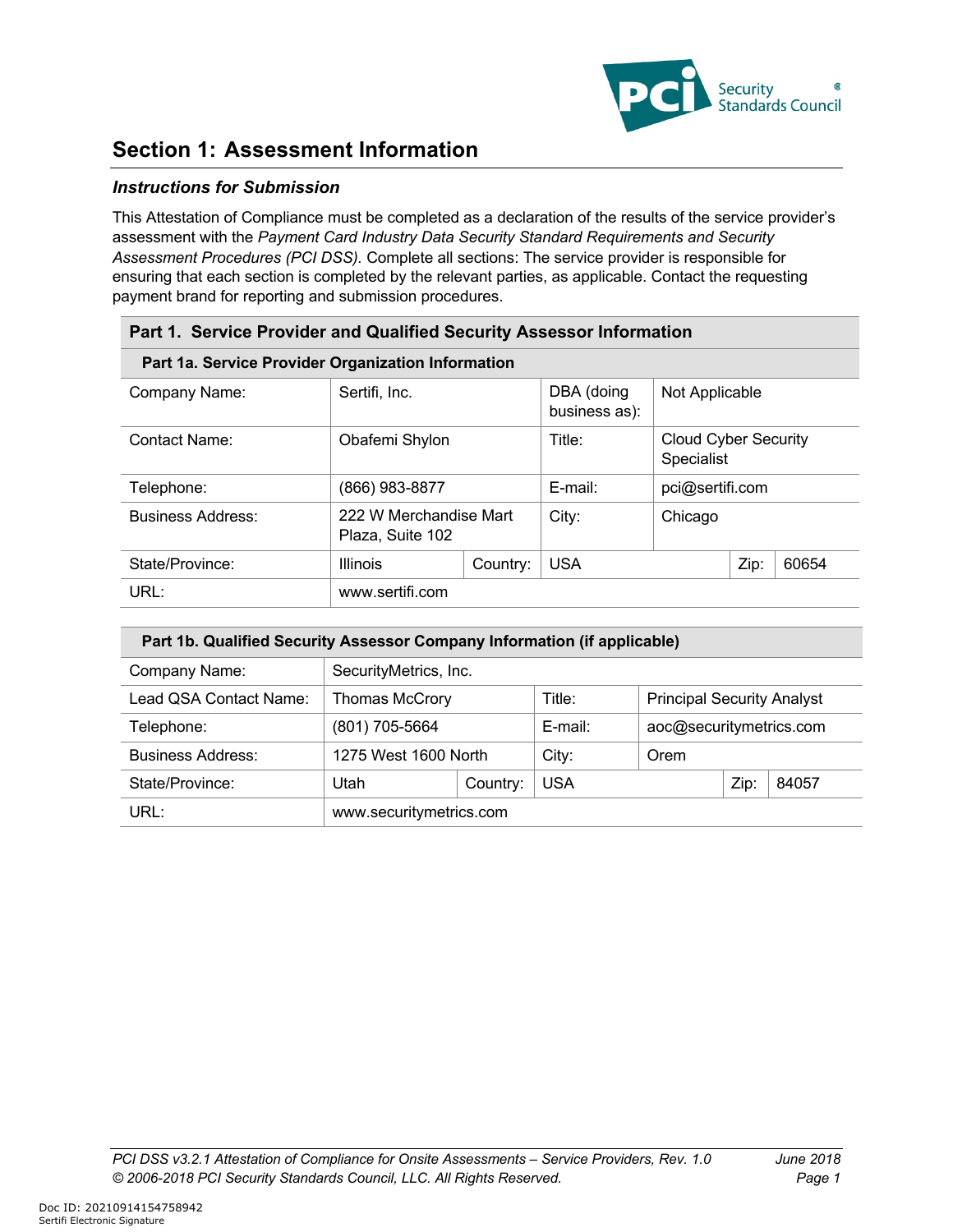

### **Part 2. Executive Summary**

### **Part 2a. Scope Verification**

**Services that were INCLUDED in the scope of the PCI DSS Assessment** (check all that apply):

| Name of service(s) assessed: | Sertifi Agreement Platform |
|------------------------------|----------------------------|
| Type of service(s) assessed: |                            |

| <b>Hosting Provider:</b>            | <b>Managed Services (specify):</b> | <b>Payment Processing:</b>         |
|-------------------------------------|------------------------------------|------------------------------------|
| Applications / software             | Systems security services          | POS / card present                 |
| <b>Hardware</b>                     | IT support                         | $\boxtimes$ Internet / e-commerce  |
| I Infrastructure / Network          | Physical security                  | MOTO / Call Center                 |
| $\Box$ Physical space (co-location) | Terminal Management System         | <b>ATM</b>                         |
| $\Box$ Storage                      | Other services (specify):          | Other processing (specify):        |
| l Web                               |                                    |                                    |
| Security services                   |                                    |                                    |
| 3-D Secure Hosting Provider         |                                    |                                    |
| <b>Shared Hosting Provider</b>      |                                    |                                    |
| Other Hosting (specify):            |                                    |                                    |
|                                     |                                    |                                    |
| <b>Account Management</b>           | Fraud and Chargeback               | $\boxtimes$ Payment Gateway/Switch |
| <b>Back-Office Services</b>         | <b>Issuer Processing</b>           | <b>Prepaid Services</b>            |
| $\boxtimes$ Billing Management      | Loyalty Programs                   | $\boxtimes$ Records Management     |
| <b>Clearing and Settlement</b>      | <b>Merchant Services</b>           | <b>Tax/Government Payments</b>     |
| l Network Provider                  |                                    |                                    |

Others (specify):

*Note: These categories are provided for assistance only, and are not intended to limit or predetermine an entity's service description. If you feel these categories don't apply to your service, complete "Others." If you're unsure whether a category could apply to your service, consult with the applicable payment brand.*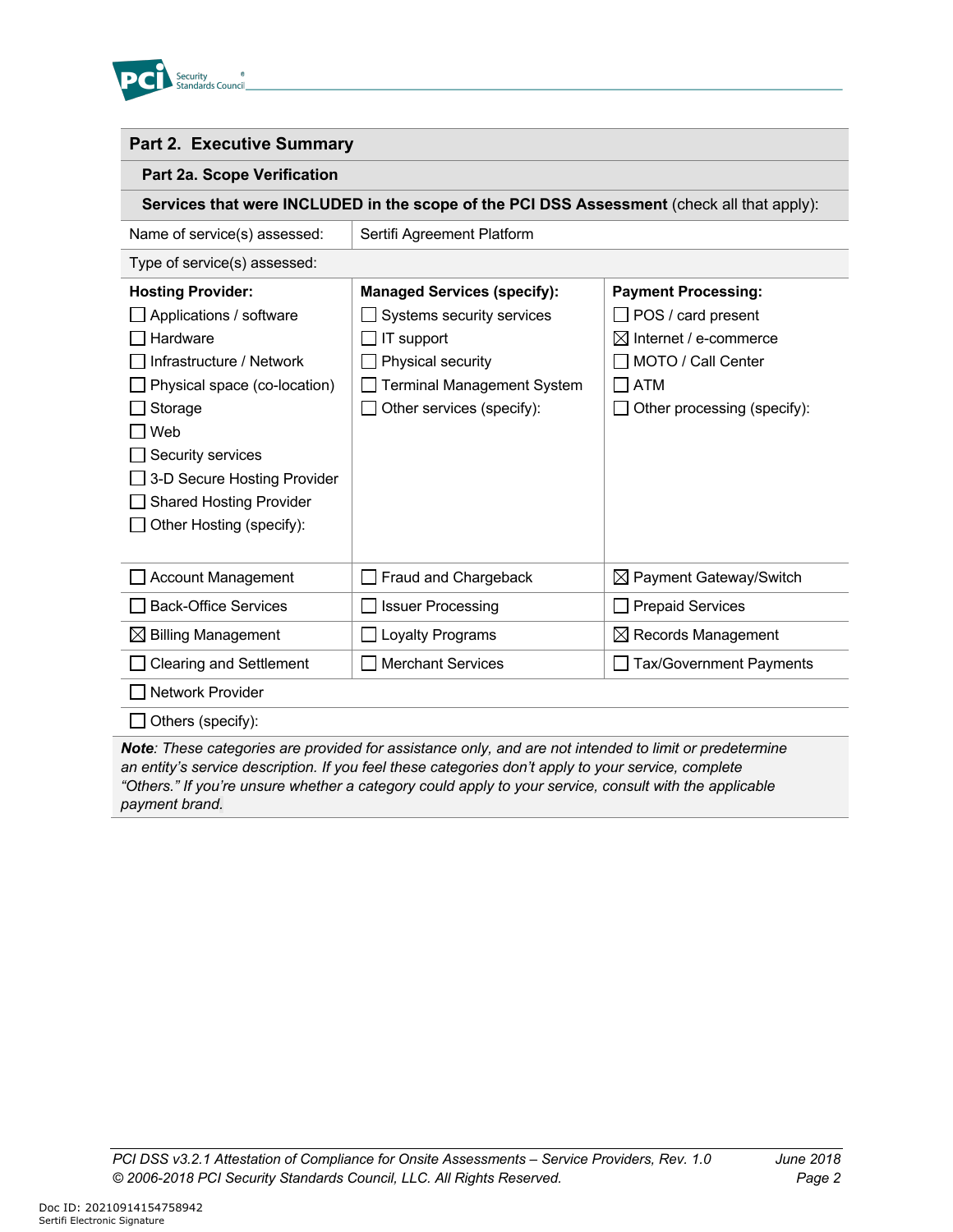

| Part 2a. Scope Verification (continued)                                                                                                                                                                                                                         |                                                                                                                                                                      |                |                                                                                                                                                                                                                                                                    |
|-----------------------------------------------------------------------------------------------------------------------------------------------------------------------------------------------------------------------------------------------------------------|----------------------------------------------------------------------------------------------------------------------------------------------------------------------|----------------|--------------------------------------------------------------------------------------------------------------------------------------------------------------------------------------------------------------------------------------------------------------------|
| the PCI DSS Assessment (check all that apply):                                                                                                                                                                                                                  |                                                                                                                                                                      |                | Services that are provided by the service provider but were NOT INCLUDED in the scope of                                                                                                                                                                           |
| Name of service(s) not assessed:                                                                                                                                                                                                                                | Not Applicable                                                                                                                                                       |                |                                                                                                                                                                                                                                                                    |
| Type of service(s) not assessed:                                                                                                                                                                                                                                |                                                                                                                                                                      |                |                                                                                                                                                                                                                                                                    |
| <b>Hosting Provider:</b><br>Applications / software<br>Hardware<br>Infrastructure / Network<br>Physical space (co-location)<br>Storage<br>Web<br>Security services<br>3-D Secure Hosting Provider<br><b>Shared Hosting Provider</b><br>Other Hosting (specify): | <b>Managed Services (specify):</b><br>Systems security services<br>IT support<br>Physical security<br><b>Terminal Management System</b><br>Other services (specify): |                | <b>Payment Processing:</b><br>POS / card present<br>Internet / e-commerce<br>MOTO / Call Center<br><b>ATM</b><br>Other processing (specify):                                                                                                                       |
| <b>Account Management</b>                                                                                                                                                                                                                                       | Fraud and Chargeback                                                                                                                                                 |                | Payment Gateway/Switch                                                                                                                                                                                                                                             |
| <b>Back-Office Services</b>                                                                                                                                                                                                                                     | <b>Issuer Processing</b>                                                                                                                                             |                | <b>Prepaid Services</b>                                                                                                                                                                                                                                            |
| <b>Billing Management</b>                                                                                                                                                                                                                                       | Loyalty Programs                                                                                                                                                     |                | Records Management                                                                                                                                                                                                                                                 |
| <b>Clearing and Settlement</b>                                                                                                                                                                                                                                  | <b>Merchant Services</b>                                                                                                                                             |                | Tax/Government Payments                                                                                                                                                                                                                                            |
| <b>Network Provider</b>                                                                                                                                                                                                                                         |                                                                                                                                                                      |                |                                                                                                                                                                                                                                                                    |
| Others (specify):                                                                                                                                                                                                                                               |                                                                                                                                                                      |                |                                                                                                                                                                                                                                                                    |
| Provide a brief explanation why any checked services<br>were not included in the assessment:                                                                                                                                                                    |                                                                                                                                                                      | Not Applicable |                                                                                                                                                                                                                                                                    |
| Part 2b. Description of Payment Card Business                                                                                                                                                                                                                   |                                                                                                                                                                      |                |                                                                                                                                                                                                                                                                    |
| Describe how and in what capacity your business<br>stores, processes, and/or transmits cardholder data.                                                                                                                                                         |                                                                                                                                                                      |                | When a payment request is made in the Sertifi<br>Agreement Platform, the cardholder will receive an<br>email with a link to a payment page. The payment<br>pages (apps.sertifi.net, www.sertifi.com, or<br>www.sertifi.net) are served from web servers located at |

authorization. A token is retained for future transactions. All transmissions occur using HTTPS secured with at least TLS1.2. Sertifi does not store cardholder data. Describe how and in what capacity your business is otherwise involved in or has the ability to impact the security of cardholder data. The Sertifi Agreement Platform processes and transmits cardholder data as part of the authorization service.

the Digital Realty data center in Elk Grove, Illinois. Within each payment page is an iFrame which performs a transparent redirect to a web form served by Azure App Services located behind an Azure application gateway. Cardholder data entered into the web form may be sent to a third-party (TokenEX) for storage and tokenization or directly to a payment gateway for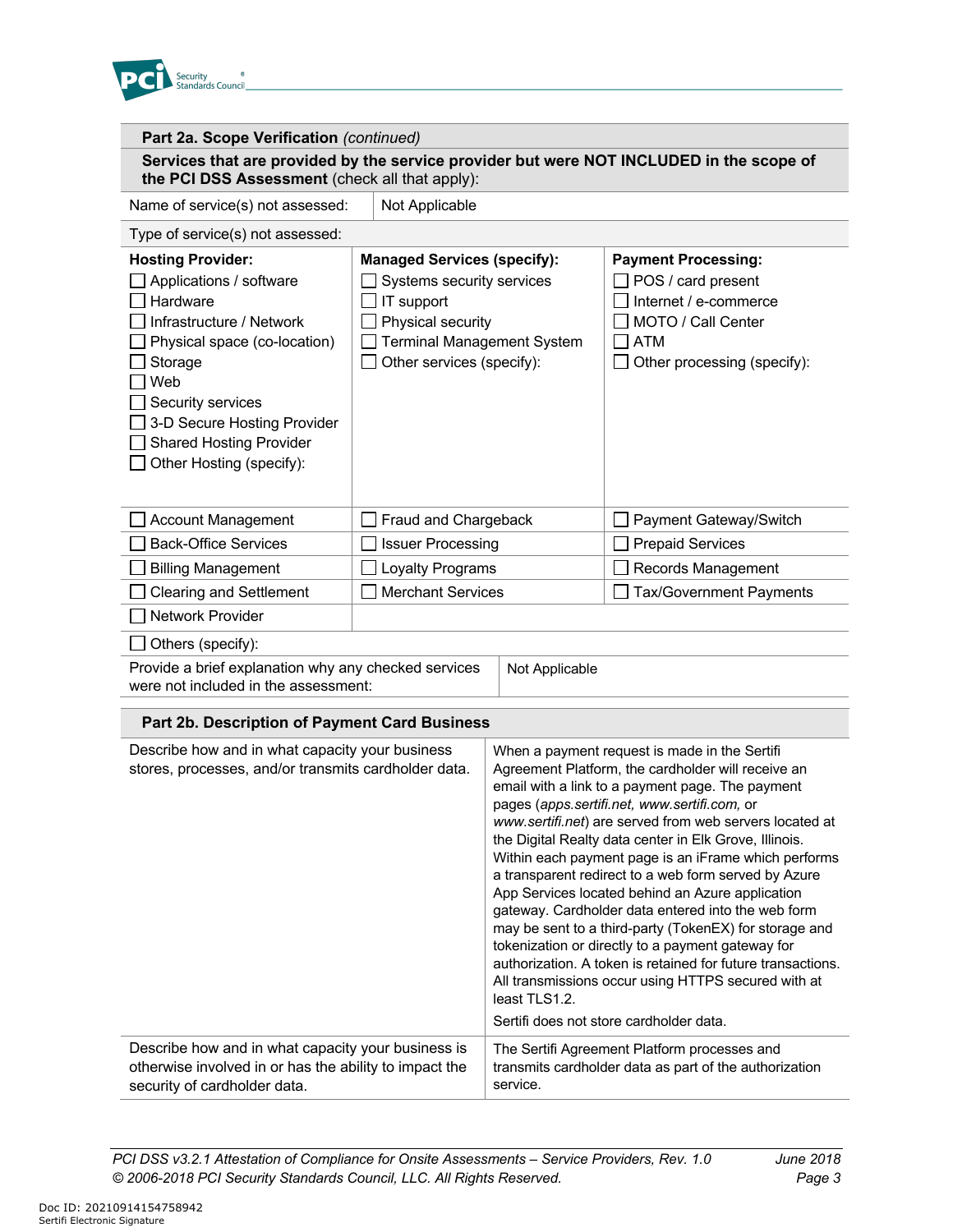

### **Part 2c. Locations**

List types of facilities (for example, retail outlets, corporate offices, data centers, call centers, etc.) and a summary of locations included in the PCI DSS review.

| Type of facility:                   | <b>Number of facilities</b><br>of this type | Location(s) of facility (city, country): |
|-------------------------------------|---------------------------------------------|------------------------------------------|
| Example: Retail outlets             | 3                                           | Boston, MA, USA                          |
| Corporate Office                    |                                             | Chicago, IL, USA                         |
| Microsoft Azure Data Centers (IaaS) |                                             | Redmond, WA, USA                         |
| Data Center                         |                                             | Elk Grove, IL, USA                       |
|                                     |                                             |                                          |
|                                     |                                             |                                          |
|                                     |                                             |                                          |

### **Part 2d. Payment Applications**

Does the organization use one or more Payment Applications?  $\Box$  Yes  $\boxtimes$  No

Provide the following information regarding the Payment Applications your organization uses:

| <b>Payment Application</b><br><b>Name</b> | <b>Version</b><br><b>Number</b> | <b>Application</b><br>Vendor | Is application<br><b>PA-DSS Listed?</b> | <b>PA-DSS Listing Expiry</b><br>date (if applicable) |
|-------------------------------------------|---------------------------------|------------------------------|-----------------------------------------|------------------------------------------------------|
| Not Applicable                            |                                 |                              | $\Box$ Yes $\Box$ No                    |                                                      |
|                                           |                                 |                              | $\Box$ Yes $\Box$ No                    |                                                      |
|                                           |                                 |                              | No Nes No                               |                                                      |
|                                           |                                 |                              | $\Box$ Yes<br>l No                      |                                                      |

#### **Part 2e. Description of Environment**  Provide a *high-level* description of the environment covered by this assessment. *For example:* • *Connections into and out of the cardholder data environment (CDE).* • *Critical system components within the CDE, such as POS devices, databases, web servers, etc., and any other necessary payment components, as applicable.* • All connections into and out of the in-scope Virtual Private Cloud instances in the Microsoft Azure environment • All connections into and out of the in-scope systems at the Elk Grove, Illinois data center • People, processes, and technologies used to support secure transmission to and from inscope instances within the Microsoft Azure environment • Manual and automated processes such as monitoring, patching, and responding to alerts performed by personnel located at the Chicago, Illinois offices, as applicable • Secure software development Does your business use network segmentation to affect the scope of your PCI DSS environment? *(Refer to "Network Segmentation" section of PCI DSS for guidance on network*   $\boxtimes$  Yes  $\Box$  No

*segmentation)*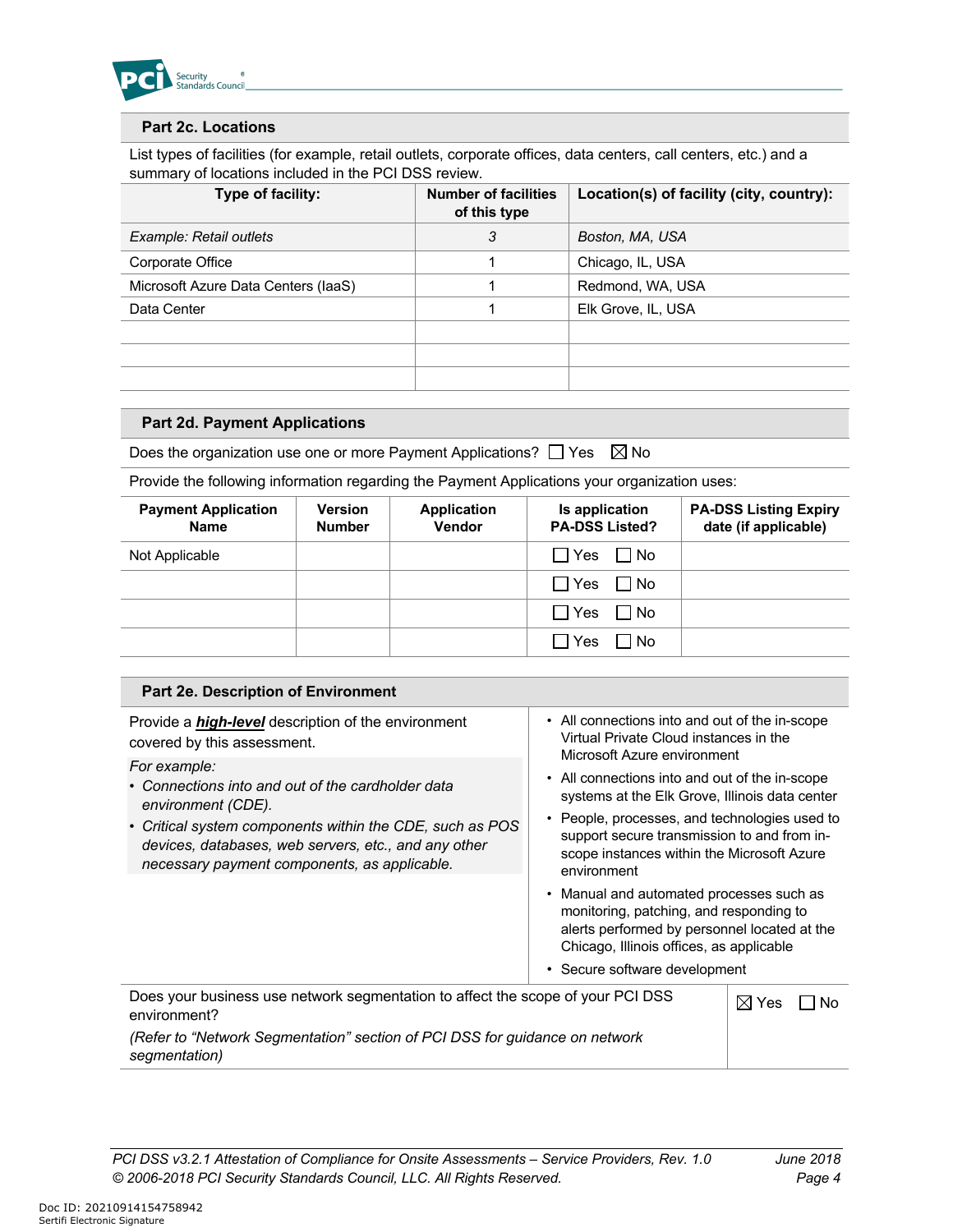

*If Yes:* 

*If Yes:* 

### **Part 2f. Third-Party Service Providers**

Does your company have a relationship with a Qualified Integrator & Reseller (QIR) for the purpose of the services being validated?

 $\Box$  Yes  $\boxtimes$  No

 $\boxtimes$  Yes  $\Box$  No

| Name of QIR Company:                     | Not Applicable |
|------------------------------------------|----------------|
| <b>QIR Individual Name:</b>              | Not Applicable |
| Description of services provided by QIR: | Not Applicable |

Does your company have a relationship with one or more third-party service providers (for example, Qualified Integrator Resellers (QIR), gateways, payment processors, payment service providers (PSP), web-hosting companies, airline booking agents, loyalty program agents, etc.) for the purpose of the services being validated?

| ii res:                                                             |                                               |
|---------------------------------------------------------------------|-----------------------------------------------|
| Name of service provider:                                           | Description of services provided:             |
| Microsoft Azure                                                     | Infrastructure-as-a-Service (laaS)            |
| Digital Realty Trust, L.P.                                          | Co-location                                   |
| TokenEX, Inc.                                                       | Tokenization, Storage                         |
| 3C Payment UK Ltd                                                   | <b>Payment Gateway/Transaction Processing</b> |
| Payrix, LLC                                                         | <b>Payment Gateway/Transaction Processing</b> |
| <b>Merchant Link LLC</b>                                            | Payment Gateway/Transaction Processing        |
| Shift4 Payments LLC                                                 | Payment Gateway/Transaction Processing        |
| Elavon, Inc.                                                        | <b>Payment Gateway/Transaction Processing</b> |
| Stripe, Inc.                                                        | Payment Gateway/Transaction Processing        |
| FreedomPay, Inc.                                                    | <b>Payment Gateway/Transaction Processing</b> |
| CardConnect, LLC                                                    | <b>Payment Gateway/Transaction Processing</b> |
| Worldpay from FIS                                                   | <b>Payment Gateway/Transaction Processing</b> |
| CyberSource/Authorize.Net                                           | <b>Payment Gateway/Transaction Processing</b> |
| Zuora, Inc.                                                         | <b>Payment Gateway/Transaction Processing</b> |
| <b>Note:</b> Requirement 12.8 applies to all entities in this list. |                                               |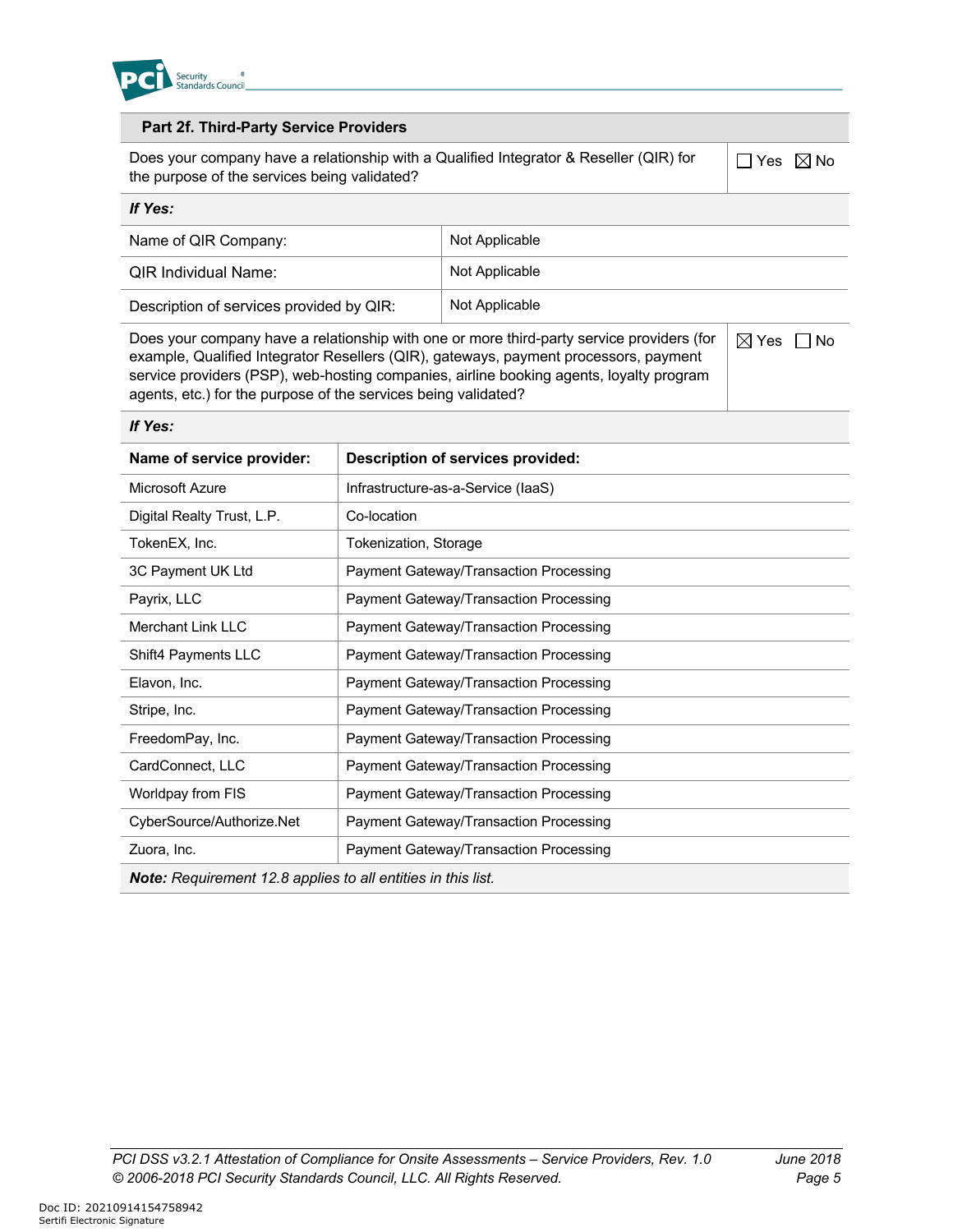

### **Part 2g. Summary of Requirements Tested**

For each PCI DSS Requirement, select one of the following:

- **Full** The requirement and all sub-requirements of that requirement were assessed, and no subrequirements were marked as "Not Tested" or "Not Applicable" in the ROC.
- **Partial** One or more sub-requirements of that requirement were marked as "Not Tested" or "Not Applicable" in the ROC.
- **None** All sub-requirements of that requirement were marked as "Not Tested" and/or "Not Applicable" in the ROC.

For all requirements identified as either "Partial" or "None," provide details in the "Justification for Approach" column, including:

- Details of specific sub-requirements that were marked as either "Not Tested" and/or "Not Applicable" in the ROC
- Reason why sub-requirement(s) were not tested or not applicable

*Note: One table to be completed for each service covered by this AOC. Additional copies of this section are available on the PCI SSC website*.

| <b>Name of Service Assessed:</b>     |             | Sertifi Agreement Platform |                                         |                                                                                                                                                            |  |  |  |  |
|--------------------------------------|-------------|----------------------------|-----------------------------------------|------------------------------------------------------------------------------------------------------------------------------------------------------------|--|--|--|--|
|                                      |             |                            | <b>Details of Requirements Assessed</b> |                                                                                                                                                            |  |  |  |  |
| <b>PCI DSS</b><br><b>Requirement</b> | <b>Full</b> | <b>Partial</b>             | <b>None</b>                             | <b>Justification for Approach</b><br>(Required for all "Partial" and "None" responses. Identify which<br>sub-requirements were not tested and the reason.) |  |  |  |  |
| Requirement 1:                       |             | $\boxtimes$                |                                         | 1.2.2: $N/A - No$ routers are in use.                                                                                                                      |  |  |  |  |
|                                      |             |                            |                                         | 1.3.6: N/A - No systems in the Sertifi environment<br>store cardholder data.                                                                               |  |  |  |  |
| Requirement 2:                       | $\sim$      | $\boxtimes$                | $\Box$                                  | 2.1.1: N/A – No wireless technologies are connected<br>to the Sertifi cardholder data environment.                                                         |  |  |  |  |
|                                      |             |                            |                                         | 2.2.3: N/A - No insecure services, daemons, or<br>protocols are in use.                                                                                    |  |  |  |  |
|                                      |             |                            |                                         | 2.6: N/A - Sertifi is not a shared hosting provider.                                                                                                       |  |  |  |  |
| Requirement 3:                       |             | $\boxtimes$                |                                         | 3.1: N/A - No systems in the Sertifi environment store<br>cardholder data.                                                                                 |  |  |  |  |
|                                      |             |                            |                                         | 3.4.1: N/A - Disk encryption is not used.                                                                                                                  |  |  |  |  |
|                                      |             |                            |                                         | 3.5 - 3.6.8: N/A – No systems in the Sertifi cardholder<br>data environment store cardholder data.                                                         |  |  |  |  |
| Requirement 4:                       |             | $\boxtimes$                |                                         | 4.1.1: N/A - No wireless technologies are connected<br>to the Sertifi CDE.                                                                                 |  |  |  |  |
| Requirement 5:                       | ⊠           |                            | <b>Contract</b>                         |                                                                                                                                                            |  |  |  |  |
| Requirement 6:                       |             | $\boxtimes$                | <b>Contract</b>                         | 6.5.3: N/A - No systems or applications in the Sertifi<br>environment store cardholder data.                                                               |  |  |  |  |
| Requirement 7:                       | $\boxtimes$ |                            |                                         |                                                                                                                                                            |  |  |  |  |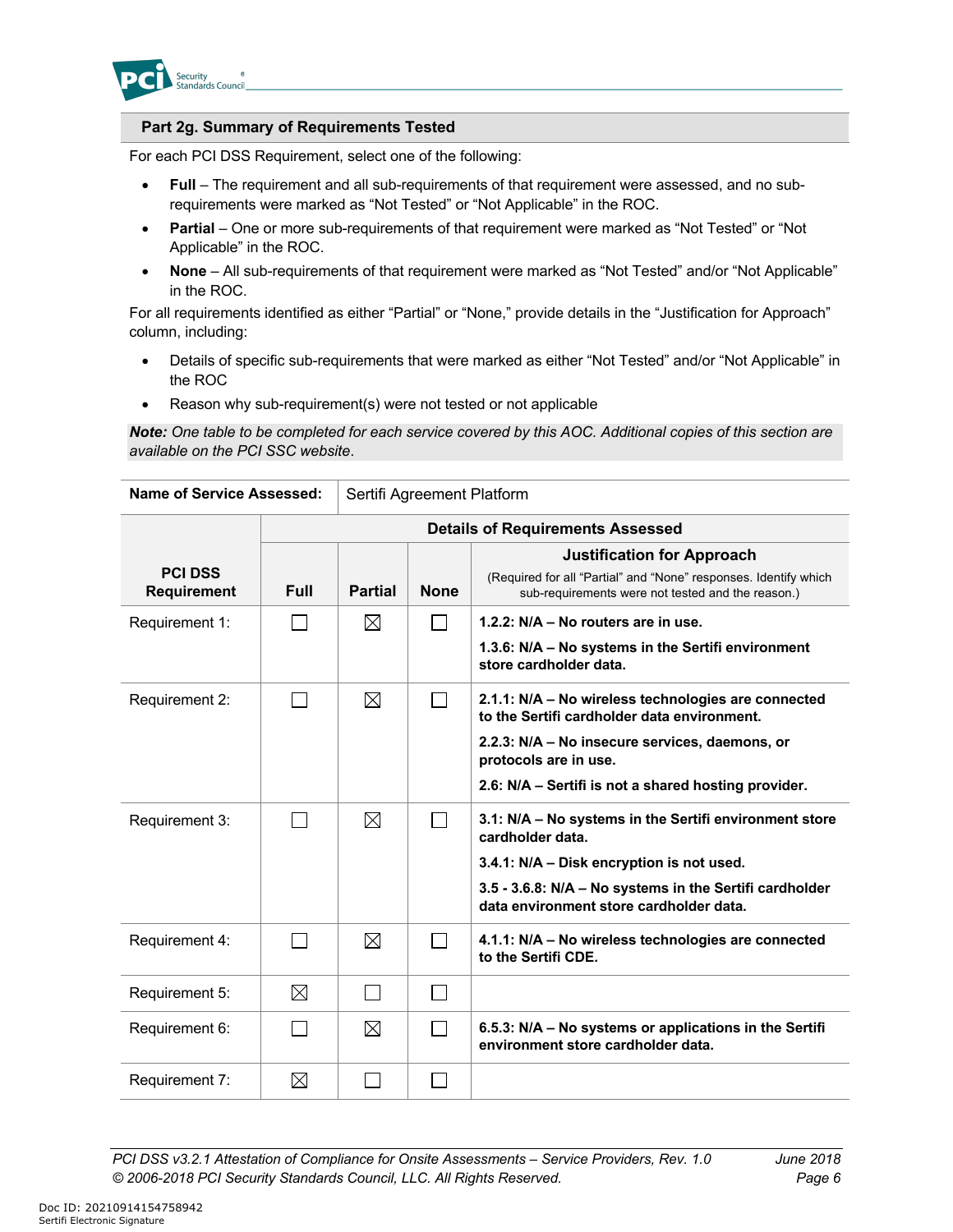

| Requirement 8:  |   | $\boxtimes$ | 8.1.5: N/A – No third-party user accounts are present<br>in the Sertifi cardholder data environment.<br>8.5.1: N/A - Sertifi does not remotely access customer<br>premises.<br>8.7: N/A - No systems in the Sertifi environment store<br>cardholder data. |
|-----------------|---|-------------|-----------------------------------------------------------------------------------------------------------------------------------------------------------------------------------------------------------------------------------------------------------|
| Requirement 9:  |   | $\boxtimes$ | 9.5 - 9.8.2: N/A - No media containing cardholder data<br>is present in the Sertifi cardholder data environment.                                                                                                                                          |
|                 |   |             | 9.9 - 9.9.3: N/A - Sertifi does not maintain any devices<br>that capture cardholder data via direct physical<br>interaction.                                                                                                                              |
| Requirement 10: | ⊠ |             |                                                                                                                                                                                                                                                           |
| Requirement 11: |   | $\boxtimes$ | 11.1.1: N/A – No wireless technologies are in use.                                                                                                                                                                                                        |
| Requirement 12: |   | $\boxtimes$ | 12.3.9: N/A – No third-party user accounts are present<br>in the Sertifi cardholder data environment.                                                                                                                                                     |
| Appendix A1:    |   | $\boxtimes$ | N/A - Sertifi is not a shared hosting provider.                                                                                                                                                                                                           |
| Appendix A2:    |   | $\boxtimes$ | N/A – Sertifi does not maintain any devices that<br>capture cardholder data via direct physical<br>interaction.                                                                                                                                           |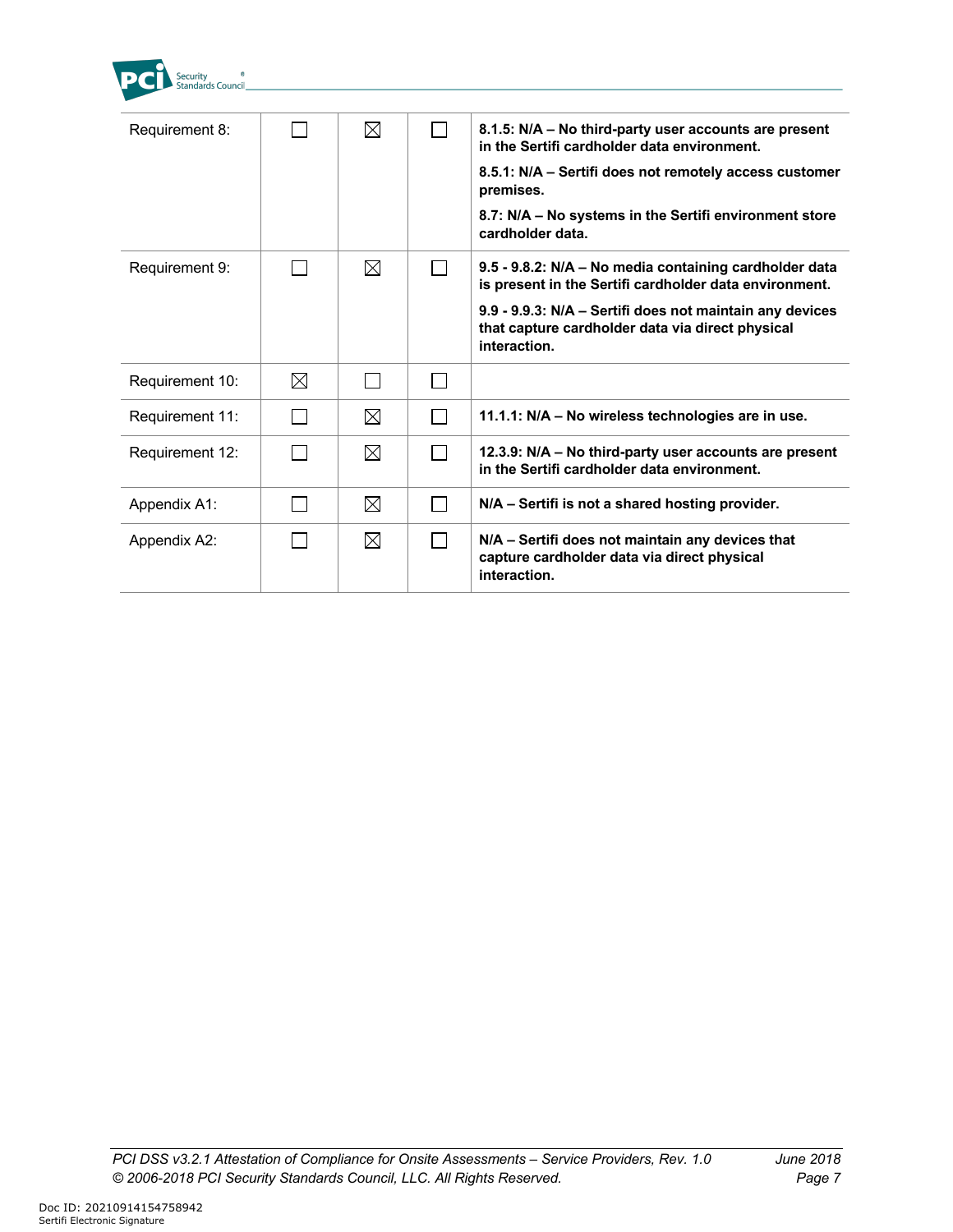

## **Section 2: Report on Compliance**

This Attestation of Compliance reflects the results of an onsite assessment, which is documented in an accompanying Report on Compliance (ROC).

| The assessment documented in this attestation and in the ROC was completed<br>on: | September 14, 2021 |                |
|-----------------------------------------------------------------------------------|--------------------|----------------|
| Have compensating controls been used to meet any requirement in the ROC?          | <b>Yes</b>         | $\boxtimes$ No |
| Were any requirements in the ROC identified as being not applicable (N/A)?        | $\boxtimes$ Yes    | ∣ No           |
| Were any requirements not tested?                                                 | Yes                | $\boxtimes$ No |
| Were any requirements in the ROC unable to be met due to a legal constraint?      | Yes                | $\boxtimes$ No |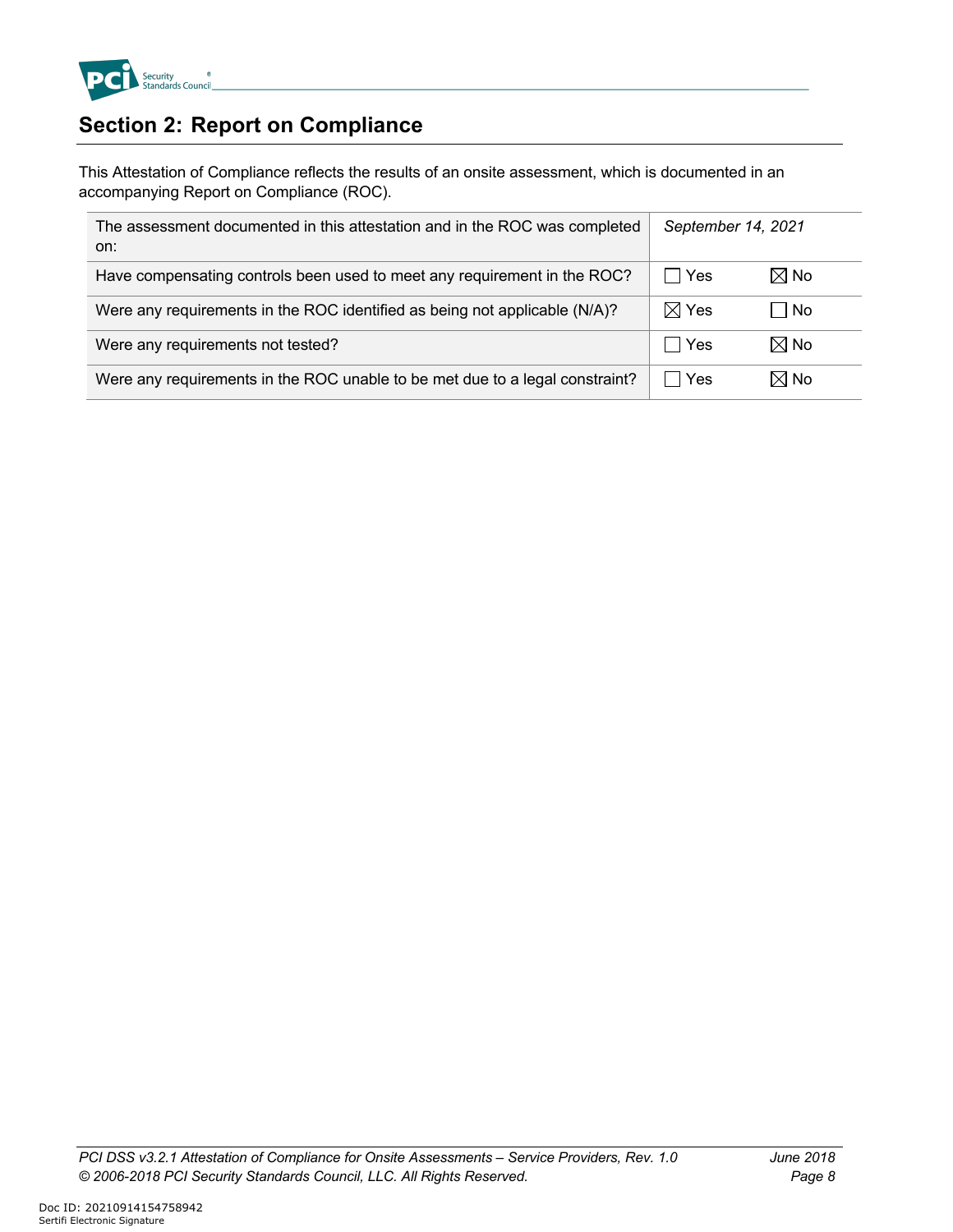

## **Section 3: Validation and Attestation Details**

### **Part 3. PCI DSS Validation**

### **This AOC is based on results noted in the ROC dated** *September 14, 2021.*

Based on the results documented in the ROC noted above, the signatories identified in Parts 3b-3d, as applicable, assert(s) the following compliance status for the entity identified in Part 2 of this document (*check one):*

| ⊠ | Compliant: All sections of the PCI DSS ROC are complete, all questions answered affirmatively,<br>resulting in an overall COMPLIANT rating; thereby Sertifi, Inc. has demonstrated full compliance with<br>the PCI DSS.                                          |
|---|------------------------------------------------------------------------------------------------------------------------------------------------------------------------------------------------------------------------------------------------------------------|
|   | <b>Non-Compliant:</b> Not all sections of the PCI DSS ROC are complete, or not all questions are<br>answered affirmatively, resulting in an overall <b>NON-COMPLIANT</b> rating, thereby Sertifi, Inc. has not<br>demonstrated full compliance with the PCI DSS. |
|   | <b>Target Date for Compliance:</b>                                                                                                                                                                                                                               |
|   | An entity submitting this form with a status of Non-Compliant may be required to complete the Action<br>Plan in Part 4 of this document. Check with the payment brand(s) before completing Part 4.                                                               |
|   | Compliant but with Legal exception: One or more requirements are marked "Not in Place" due to a<br>legal restriction that prevents the requirement from being met. This option requires additional review<br>from acquirer or payment brand.                     |
|   | If checked, complete the following:                                                                                                                                                                                                                              |
|   |                                                                                                                                                                                                                                                                  |

| <b>Affected Requirement</b> | Details of how legal constraint prevents requirement being met |
|-----------------------------|----------------------------------------------------------------|
|                             |                                                                |
|                             |                                                                |

### **Part 3a. Acknowledgement of Status**

#### **Signatory(s) confirms:**

#### *(Check all that apply)*

| ⊠ | The ROC was completed according to the PCI DSS Requirements and Security Assessment<br>Procedures, Version 3.2.1, and was completed according to the instructions therein. |
|---|----------------------------------------------------------------------------------------------------------------------------------------------------------------------------|
| ⊠ | All information within the above-referenced ROC and in this attestation fairly represents the results of<br>my assessment in all material respects.                        |
|   | I have confirmed with my payment application vendor that my payment system does not store<br>sensitive authentication data after authorization. (Not Applicable)           |
| ⊠ | I have read the PCI DSS and I recognize that I must maintain PCI DSS compliance, as applicable to<br>my environment, at all times.                                         |
| ⊠ | If my environment changes, I recognize I must reassess my environment and implement any<br>additional PCI DSS requirements that apply.                                     |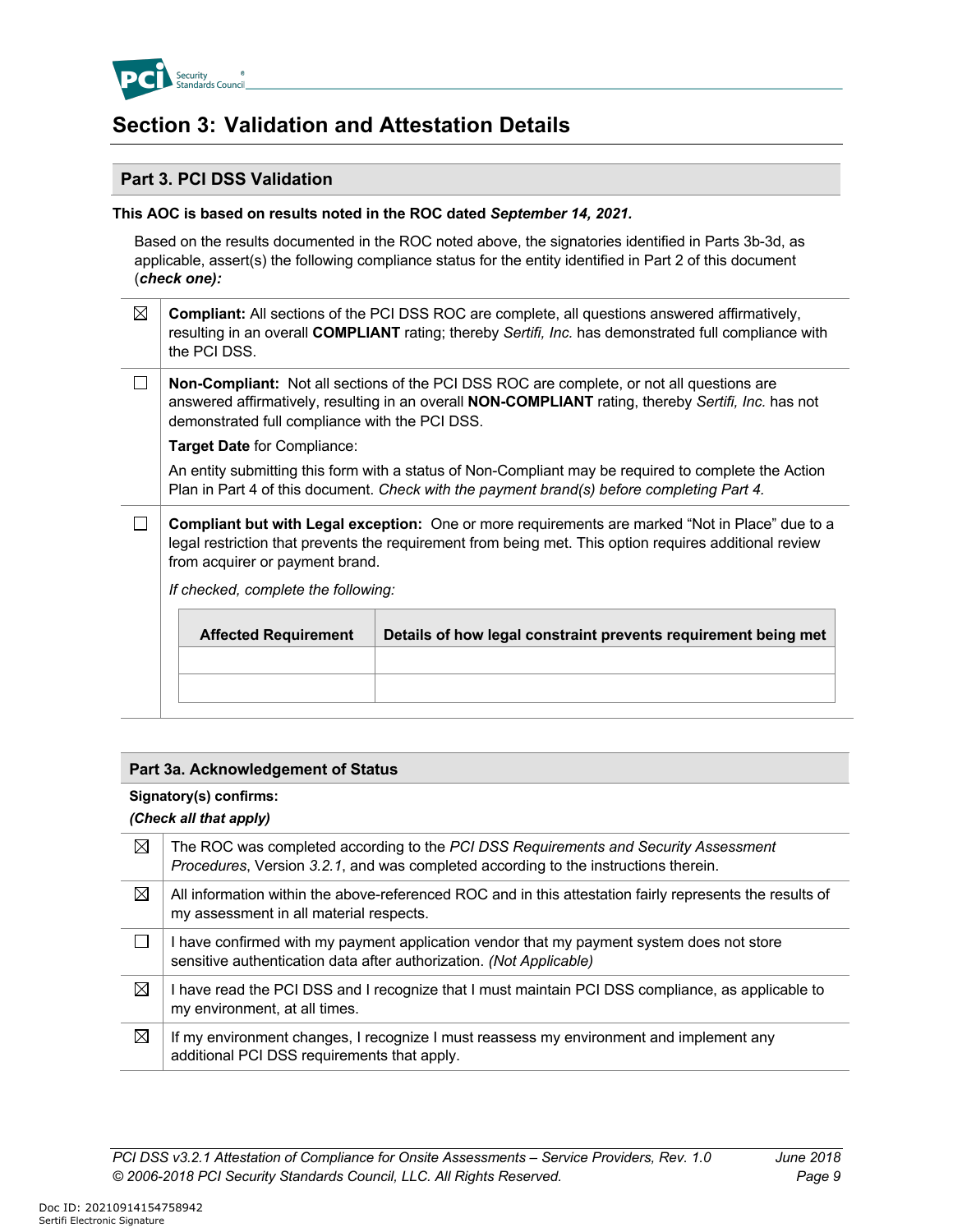

| Part 3a. Acknowledgement of Status (continued) |                                                                                                                                                                                                                         |  |  |
|------------------------------------------------|-------------------------------------------------------------------------------------------------------------------------------------------------------------------------------------------------------------------------|--|--|
| $\boxtimes$                                    | No evidence of full track data <sup>1</sup> , CAV2, CVC2, CID, or CVV2 data <sup>2</sup> , or PIN data <sup>3</sup> storage after<br>transaction authorization was found on ANY system reviewed during this assessment. |  |  |
| $\boxtimes$                                    | ASV scans are being completed by the PCI SSC Approved Scanning Vendor (Secure Trust, Inc.)                                                                                                                              |  |  |
| Dout 2h Camisa Dravidar Attactation            |                                                                                                                                                                                                                         |  |  |

### **Part 3b. Service Provider Attestation**

Nick Demetralis

| Signature of Service Provider Executive Officer $\hat{\mathcal{P}}$ | Date: September 14, 2021                    |  |
|---------------------------------------------------------------------|---------------------------------------------|--|
| Service Provider Executive Officer Name: Nick Demetralis            | <b>Title: Director of IT Operations and</b> |  |
|                                                                     | Security                                    |  |

| Part 3c. Qualified Security Assessor (QSA) Acknowledgement (if applicable) |                                                           |  |  |
|----------------------------------------------------------------------------|-----------------------------------------------------------|--|--|
| If a QSA was involved or assisted with this                                | The QSA assessed and validated all items described in the |  |  |
| assessment, describe the role performed:                                   | Report on Compliance.                                     |  |  |

# Thomas McCrory

| Signature of Duly Authorized Officer of QSA Company $\uparrow$ | Date: September 14, 2021           |  |
|----------------------------------------------------------------|------------------------------------|--|
| Duly Authorized Officer Name: Thomas McCrory                   | QSA Company: SecurityMetrics, Inc. |  |

| Part 3d. Internal Security Assessor (ISA) Involvement (if applicable)                                                         |                |  |  |
|-------------------------------------------------------------------------------------------------------------------------------|----------------|--|--|
| If an ISA(s) was involved or assisted with<br>this assessment, identify the ISA personnel<br>and describe the role performed: | Not Applicable |  |  |

<sup>&</sup>lt;sup>1</sup> Data encoded in the magnetic stripe or equivalent data on a chip used for authorization during a card-present transaction. Entities may not retain full track data after transaction authorization. The only elements of track data that may be retained are primary account number (PAN), expiration date, and cardholder name.

<sup>&</sup>lt;sup>2</sup> The three- or four-digit value printed by the signature panel or on the face of a payment card used to verify card-not-present transactions.

<sup>&</sup>lt;sup>3</sup> Personal identification number entered by cardholder during a card-present transaction, and/or encrypted PIN block present within the transaction message.

*PCI DSS v3.2.1 Attestation of Compliance for Onsite Assessments – Service Providers, Rev. 1.0 June 2018 © 2006-2018 PCI Security Standards Council, LLC. All Rights Reserved. Page 10*